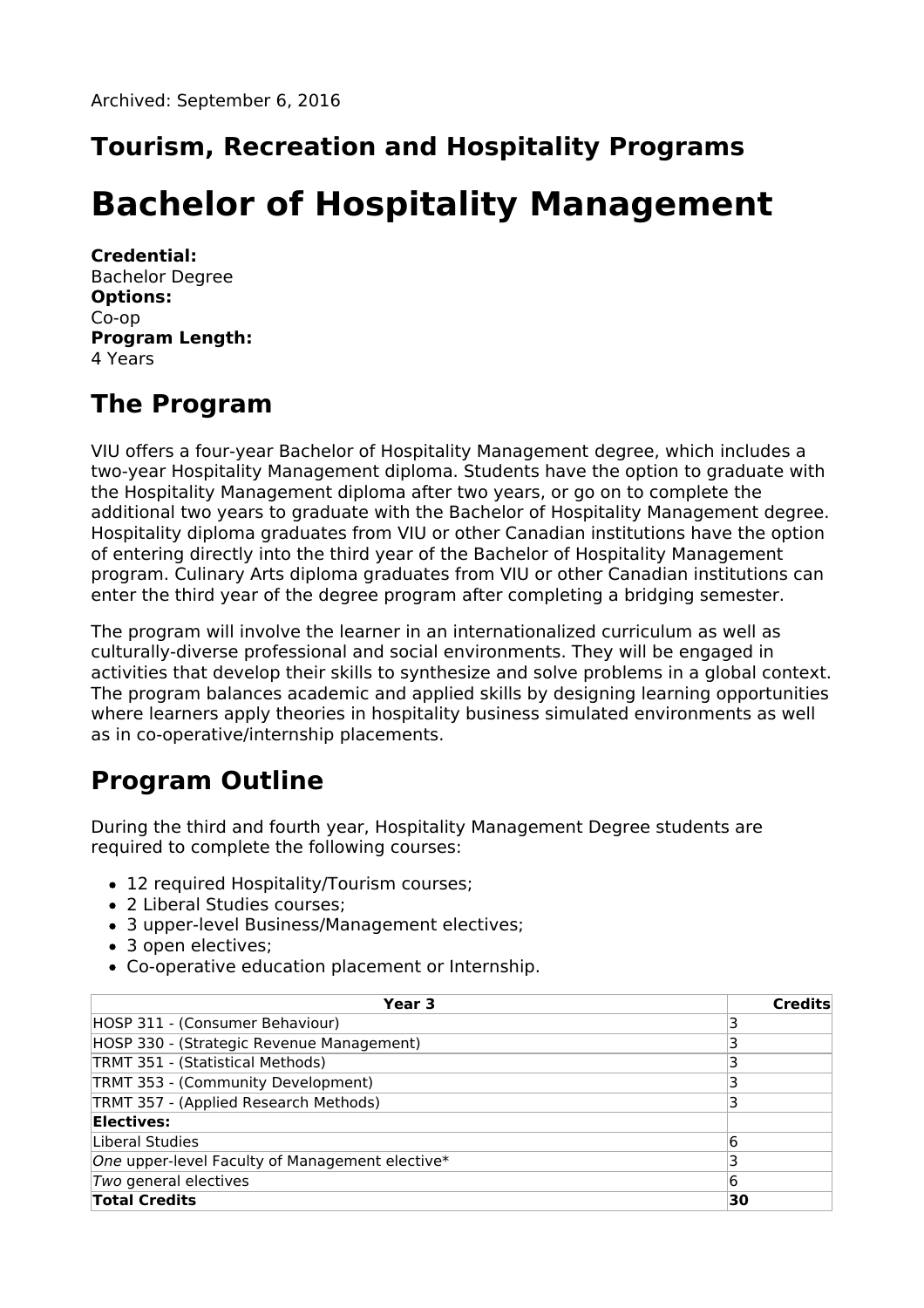TRMT 309A - (Co-operative Placement) or TRMT 309B - (Internship Placement)

| Year 4                                           | <b>Credits</b> |
|--------------------------------------------------|----------------|
| HOSP 421 - (Hospitality Entrepreneurship)        |                |
| HOSP 430 - (Advanced Resort Management)          |                |
| HOSP 440 - (Conference & Event Management)       |                |
| HOSP 460 - (Hospitality Risk Management)         | 3              |
| HOSP 470 - (Hospitality Policy & Planning)       |                |
| TRMT 461 - (Organizational Leadership)           | 3              |
| TRMT 490 - (Graduating Seminar)                  | 3              |
| Two upper-level Faculty of Management electives* | 6              |
| One general elective                             | 3              |
| <b>Total Credits</b>                             | 30             |

**\*** HOSP 482 - (Managing Cultural Diversity) can be taken to meet one of the upperlevel Faculty of Management electives.

### **Completion Requirements**

The expected, normal time required to complete the degree program (years 3 and 4) will be two years for full-time students. Part-time students who may require a longer time to complete the program are encouraged to apply, as the department is committed to the provision of coursework through a variety of alternative methods (Prior Learning Assessment, online, evening, short intensive sessions).

#### **Continuing Requirements/Minimum Sessional Grade Point Average**

Students must maintain an average "C+", with a minimum "C" grade in any individual course in the program, and perform satisfactorily in work placement activity.

Students who fail to maintain these standards will be placed on academic probation for the following academic year. If the standards are not attained during the probationary year, the student will be asked to withdraw from the program for a minimum period of one academic year. The student may apply for probationary reinstatement after the withdrawal period, subject to available space.

#### **Prior Learning Assessment**

Students who have gained required skills, knowledge and competencies taught in the degree program in the Hospitality Industry may consider seeking recognition and assessment of their prior learning. Students who are successful in demonstrating prior learning to the extent required by the faculty will be granted appropriate credit toward the degree.

### **Admission Requirements**

Students must apply for the degree program after successfully completing the Hospitality Management diploma program. Admission to the third year of the program is limited.

General admission requirements apply.

9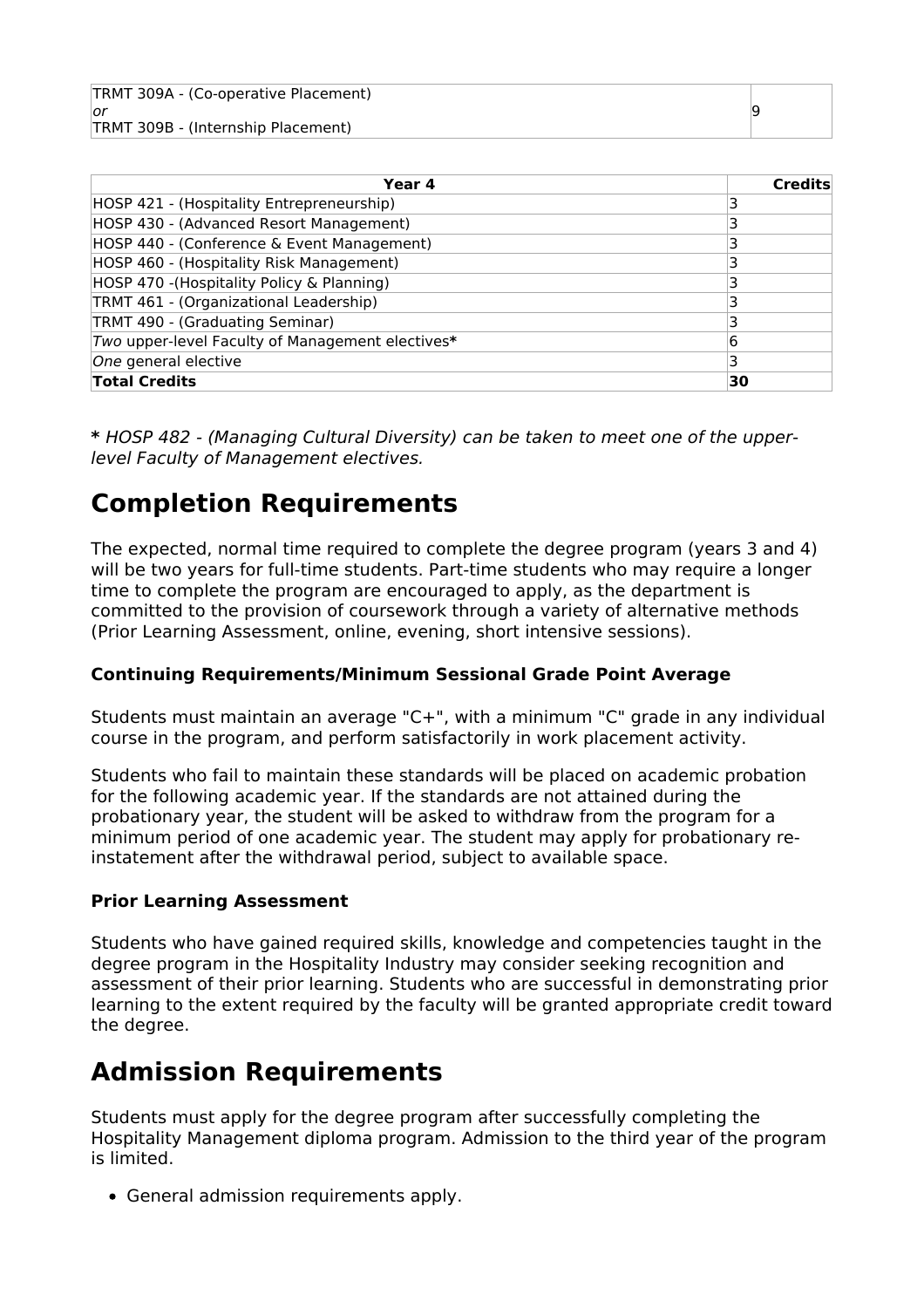- Prospective students must hold a minimum "C+" average grade for their completed diploma, with a minimum "C" grade in individual courses.
- Letter of support from faculty at the sending institution.

#### **Admission Following Culinary Arts Diploma**

Culinary Arts diploma graduates may apply to the Bachelor of Hospitality Management program and will be enrolled in a bridging semester to prepare for entry into the third year of the Hospitality Management degree.

#### **Transfer from other Institutions**

- Students wishing to transfer to VIU after completing two-year diploma programs in Hospitality, Resort Management or Administration will be considered for blocktransfer into the third year of the program.
- Transfer students must satisfy VIU's Degree English Requirement prior to graduation. All students should consult with the Program Degree Advisor upon admission to the program.

### **Career Opportunities**

The degree graduates will continue their career development into middle and senior management positions in the following employment settings:

- Resorts;
- Hotels, Inns;
- Food & Beverage services; Restaurants, Dining Rooms, Pubs, Institutional Food services;
- Management Consulting Companies

The employment opportunities are varied:

- Supervisory/Management which require advanced planning and leadership skills.
- Independent entrepreneurs, there are many business opportunities in the Hospitality sector which the graduate might pursue.
- Hospitality Business Development organizations which plan, develop and operate new business.
- Hospitality training organizations/Human Resources Management positions.
- Sales and Marketing.

#### **Work Placement Opportunities**

Students in the third year of the degree will participate in either a Co-operative Education work term or an Internship. In order to receive a Co-operative Education designation, transfer students must have successfully completed two Co-op work terms in their diploma activity. Participation in the third Co-op work term is based on availability of space and academic performance with a minimum 3.0 ("B") grade point average.

#### **Start Date and Application Deadline**

The program starts in September and a limited intake in January. Applications are accepted between the first business day in October and March 31. For further information regarding late applications and program contacts check the Program